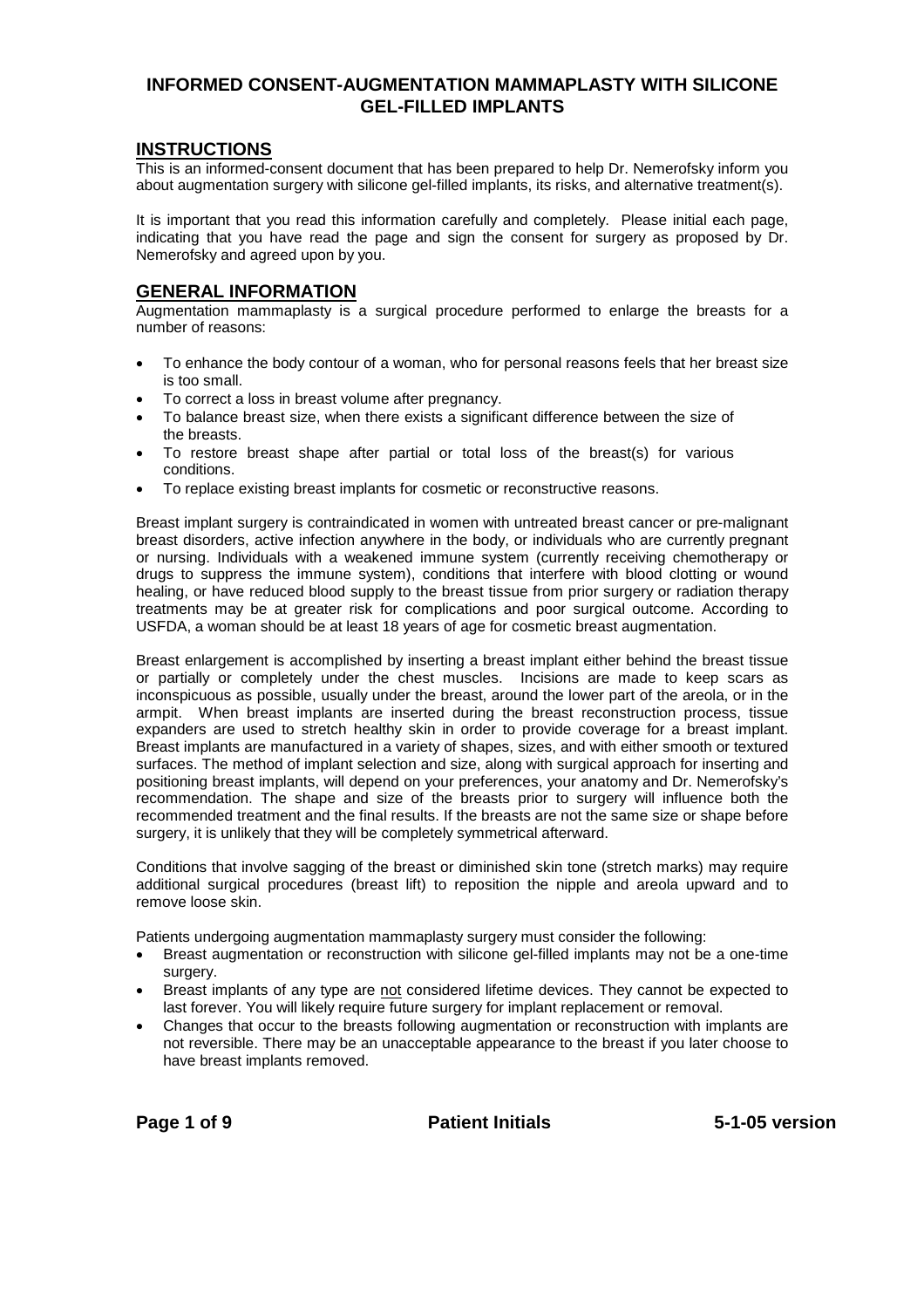# **AUGMENTATION MAMMAPLASTY WITH SILICONE GEL-FILLED IMPLANTS**

# **ALTERNATIVE TREATMENTS**

Augmentation mammaplasty with silicone gel-filled implants is an elective surgical operation. Alternative treatment would consist of not undergoing the surgical procedure or use of external breast prostheses or padding, saline-filled implants, or the transfer of other body tissues to enlarge/rebuild breast size. Risks and potential complications are also associated with alternative surgical forms of treatment.

# **RISKS OF AUGMENTATION MAMMAPLASTY SURGERY**

Every surgical procedure involves a certain amount of risk and it is important that you understand these risks and the possible complications associated with them. In addition, every procedure has limitations. Additional information concerning breast implants may be obtained from the USFDA, package-insert sheets supplied by the implant manufacturer, or other information pamphlets required by individual state laws.

An individual's choice to undergo a surgical procedure is based on the comparison of the risk to potential benefit. Although the majority of patients do not experience these complications, you should discuss each of them with your plastic surgeon to make sure you understand all possible consequences of breast augmentation. Problems associated with breast implants can be inherent to this type of implanted medical device or relate to complications of a surgical procedure. Additional advisory information regarding this subject should be reviewed by patients considering surgery that involves breast implants.

While every patient experiences her own individual risks and benefits following breast implant surgery, clinical data suggests that most women will be satisfied with the outcome of breast implant surgery despite the occurrence of problems inherent with the surgery.

# **Inherent Risks of Silicone Gel-Filled Breast Implants**

**Implants**- Breast implants, similar to other medical devices, can fail. When a silicone gel-filled implant ruptures, the gel material is usually contained within the scar tissue surrounding the implant (intracapsular rupture). In some cases, the gel may escape beyond the capsule layer and go into the breast tissue itself (extracapsular rupture and gel migration). Rupture of a breast implant may or may not produce local firmness in the breast. Rupture can occur as a result of an injury, from no apparent cause (silent rupture), or during mammography. It is also possible to damage an implant at the time of surgery. Damaged or broken implants cannot be repaired. Ruptured or damaged implants require replacement or removal. Breast implants can wear out, they are not guaranteed to last a lifetime and future surgery may be required to replace one or both implants. A MRI (magnetic resonance imaging) study may be necessary to evaluate the possibility of implant rupture, yet it may not be 100% accurate in diagnosing implant integrity.

**Capsular Contracture**- Scar tissue, which forms internally around the breast implant, can tighten and make the breast round, firm, and possibly painful. Excessive firmness of the breasts can occur soon after surgery or years later. The occurrence of symptomatic capsular contracture is not predictable. The incidence of symptomatic capsular contracture can be expected to increase over time. Capsular contracture may occur on one side, both sides or not at all. It is more common with implant placement in front of the chest muscle layer. Treating capsular contracture may require surgery, implant replacement, or implant removal. **Capsular contracture may reoccur after surgical procedures to treat this condition.** 

**Implant Extrusion / Tissue Necrosis**- Lack of adequate tissue coverage or infection may result in exposure and extrusion of the implant through the skin. Tissue breakdown (necrosis) has been reported with the use of steroid drugs, after chemotherapy/radiation to breast tissue, due to smoking, microwave diathermy, and excessive heat or cold therapy. In some cases, incision sites fail to heal normally. An implant may become visible at the surface of the breast as a result of the device pushing though layers of skin. If tissue breakdown occurs and the implant becomes exposed, implant removal may be necessary. Permanent scar deformity may occur.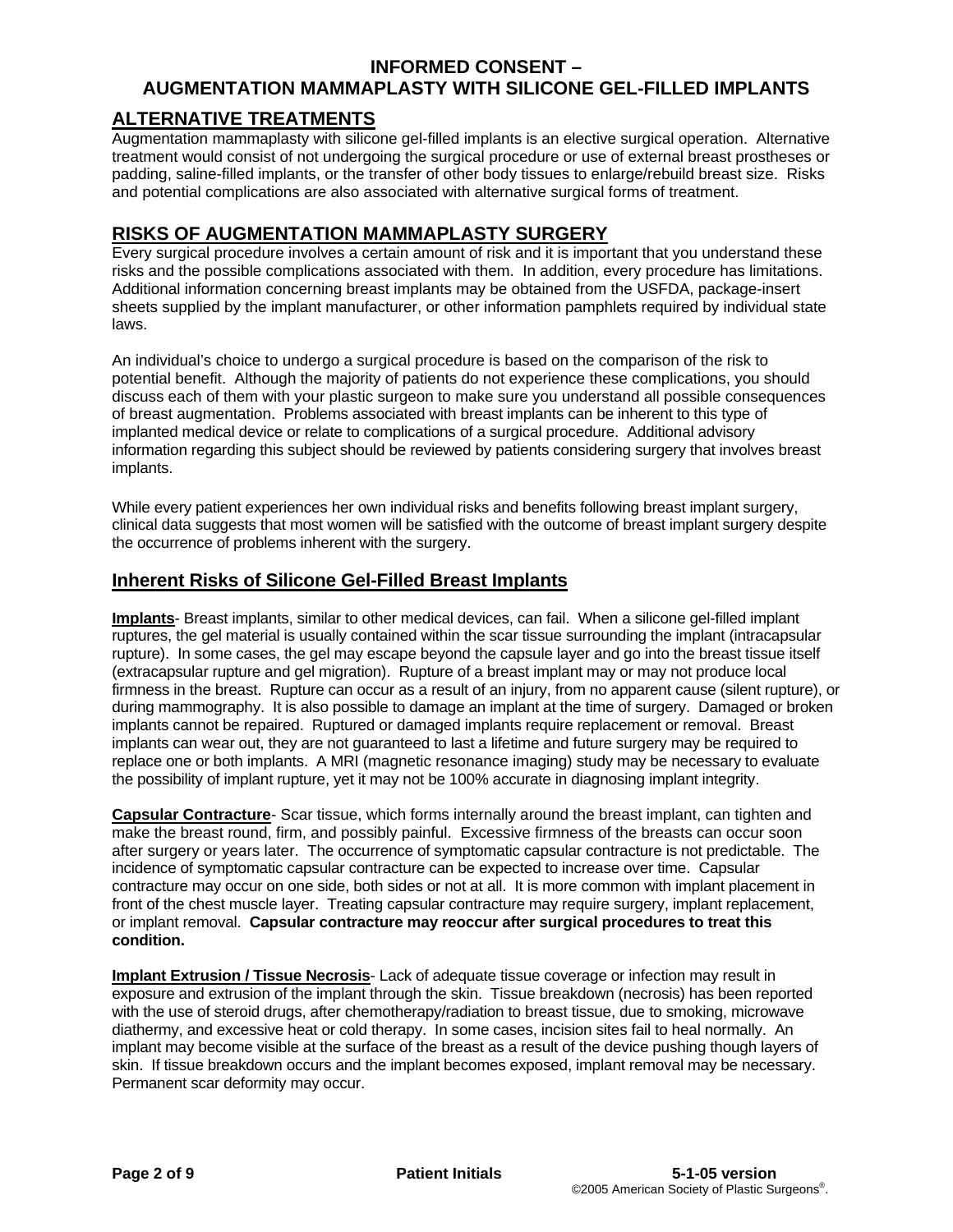# **AUGMENTATION MAMMAPLASTY WITH SILICONE GEL-FILLED IMPLANTS**

**Skin Wrinkling and Rippling**- Visible and palpable wrinkling of implants and breast skin can occur. Some wrinkling is normal and expected with silicone gel-filled breast implants. This may be more pronounced in patients who have silicone gel-filled implants with textured surfaces or thin breast tissue. Palpable wrinkling and/or folds may be confused with palpable tumors and questionable cases must be investigated.

**Calcification**- Calcium deposits can form in the scar tissue surrounding the implant and may cause pain, firmness, and be visible on mammography. These deposits must be identified as different from calcium deposits that are a sign of breast cancer. Should this occur, additional surgery may be necessary to remove and examine calcifications.

**Chest Wall Irregularities**- Chest wall irregularities have been reported secondary to the use of tissue expanders and breast implants. Residual skin irregularities at the ends of the incisions or "dog ears" are always a possibility when there is excessive redundant skin. This may improve with time, or it can be surgically corrected.

**Implant Displacement and Tissue Stretching**- Displacement, rotation, or migration of a breast implant may occur from its initial placement and can be accompanied by discomfort and/or distortion in breast shape (visible rippling of the skin). Unusual techniques of implant placement may increase the risk of displacement or migration. Additional surgery may be necessary to attempt to correct this problem. It may not be possible to resolve this problem once it has occurred.

**Surface Contamination of Implants**- Skin oil, lint from surgical drapes, or talc may become deposited on the surface of the implant at the time of insertion. The consequences of this are unknown.

**Unusual Activities and Occupations**- Activities and occupations that have the potential for trauma to the breast could potentially break or damage breast implants or cause bleeding/seroma.

**Silicone Gel Bleed**- Over time, small amounts of silicone gel material can pass through the shell layer of the implant and coat the outside of the implant. This may contribute to capsular contracture.

# **Inherent Surgical Risk of Breast Implant Surgery**

**Bleeding**- It is possible, though unusual, to experience a bleeding episode during or after surgery. Should post-operative bleeding occur, it may require emergency treatment to drain accumulated blood or blood transfusion. Intra-operative blood transfusion may also be required. Hematoma may contribute to capsular contracture, infection or other problems. Do not take any aspirin or anti-inflammatory medications for ten days before or after surgery, as this may increase the risk of bleeding. Nonprescription "herbs" and dietary supplements can increase the risk of surgical bleeding. Hematoma can occur at any time following injury to the breast. If blood transfusions are necessary to treat blood loss, there is the risk of blood-related infections such as hepatitis and HIV (AIDS). Heparin medications that are used to prevent blood clots in veins can produce bleeding and decreased blood platelets.

**Seroma**- Fluid may accumulate around the implant following surgery, trauma or vigorous exercise. Additional treatment may be necessary to drain fluid accumulation around breast implants. This may contribute to infection, capsular contracture, or other problems.

**Infection**- Although infection is unusual after this type of surgery, it may appear in the immediate postoperative period or at any time following the insertion of a breast implant. Subacute or chronic infections may be difficult to diagnose. Should an infection occur, treatment including antibiotics, possible removal of the implant, or additional surgery may be necessary. Infections with the presence of a breast implant are harder to treat than infections in normal body tissues. If an infection does not respond to antibiotics, the breast implant may have to be removed. After the infection is treated, a new breast implant can usually be reinserted. It is extremely rare that an infection would occur around an implant from a bacterial infection elsewhere in the body, however, prophylactic antibiotics may be considered for subsequent dental or other surgical procedures. In extremely rare instances, life-threatening infections, including toxic shock syndrome have been noted after breast implant surgery. Individuals with an active infection in their body or weakened immune system should not undergo breast augmentation.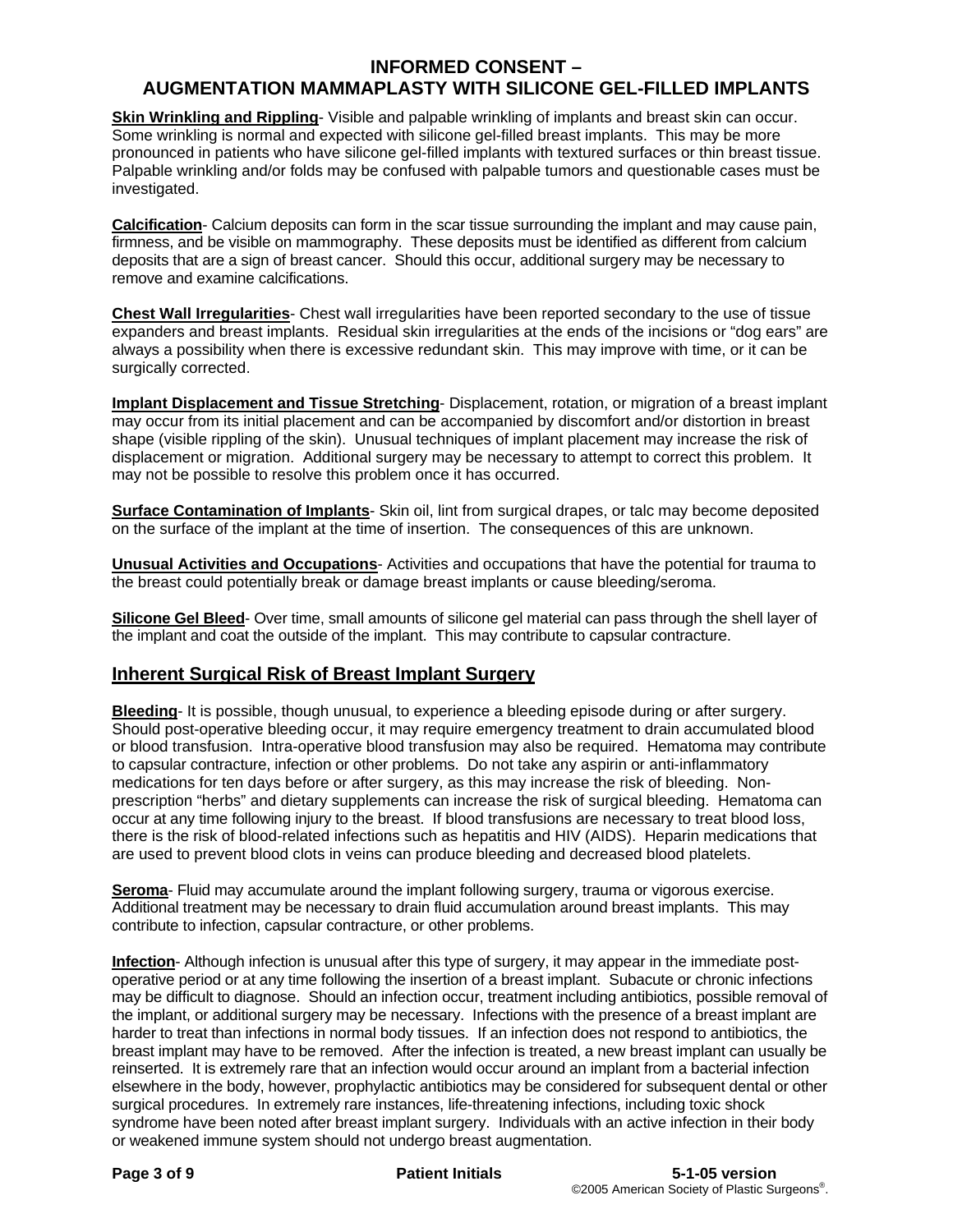# **INFORMED CONSENT – AUGMENTATION MAMMAPLASTY WITH SILICONE GEL-FILLED IMPLANTS**

**Scarring**- All surgery leaves scars, some more visible than others. Excessive scarring is uncommon. Although good wound healing after a surgical procedure is expected, abnormal scars may occur within the skin and deeper tissues. Scars may be unattractive and of different color than the surrounding skin tone. Scar appearance may also vary within the same scar. Scars may be asymmetrical (appear different on the right and left side of the body). There is the possibility of visible marks in the skin from sutures. In some cases, scars may require surgical revision or treatment.

**Surgical Anesthesia**- Both local and general anesthesia involve risk. There is the possibility of complications, injury, and even death from all forms of surgical anesthesia or sedation.

**Allergic Reactions**- In rare cases, local allergies to tape, suture material and glues, blood products, topical preparations or injected agents have been reported. Serious systemic reactions including shock (anaphylaxis) may occur in response to drugs used during surgery and prescription medicines. Allergic reactions may require additional treatment.

**Thrombosed Veins**- Thrombosed veins, which resemble cords, occasionally develop in the area of the breast and usually resolve without medical or surgical treatment.

**Pain**- You will experience pain after your surgery. Pain of varying intensity and duration may occur and persist after breast implant surgery. Pain may be the result of improper implant size, placement, surgical technique, capsular contracture, or sensory nerve entrapment or injury. Chronic pain may occur very infrequently from nerves becoming trapped in scar tissue or due to tissue stretching.

**Skin Discoloration / Swelling**- Some bruising and swelling normally occurs after breast augmentation. The skin in or near the surgical site can appear either lighter or darker than surrounding skin. Although uncommon, swelling and skin discoloration may persist for long periods of time and, in rare situations, may be permanent.

**Sutures**- Most surgical techniques use deep sutures. You may notice these sutures after your surgery. Sutures may spontaneously poke through the skin, become visible or produce irritation that requires suture removal.

**Asymmetry**- Some breast asymmetry naturally occurs in most women. Differences in terms of breast and nipple shape, size, or symmetry may also occur after surgery. Additional surgery may be necessary to attempt improvement of asymmetry after a breast augmentation.

**Change in Nipple and Skin Sensation**- You may experience a diminished (or loss) of sensitivity of the nipples and the skin of your breast. Partial or permanent loss of nipple and skin sensation may occur. Changes in sensation may affect sexual response or the ability to breast feed a baby.

**Damage to Deeper Structures**- There is the potential for injury to deeper structures including nerves, blood vessels and muscles and lungs (pneumothorax) during this surgical procedure. The potential for this to occur varies according to the type of procedure being performed. Injury to deeper structures may be temporary or permanent.

**Delayed Healing**- Wound disruption or delayed wound healing is possible. Some areas of the breast skin or nipple region may not heal normally and may take a long time to heal. Areas of skin or nipple tissue may die. This may require frequent dressing changes or further surgery to remove the non-healed tissue. Individuals who have decreased blood supply to breast tissue from past surgery or radiation therapy may be at increased risk for wound healing and poor surgical outcome. **Smokers have a greater risk of skin loss and wound healing complications.**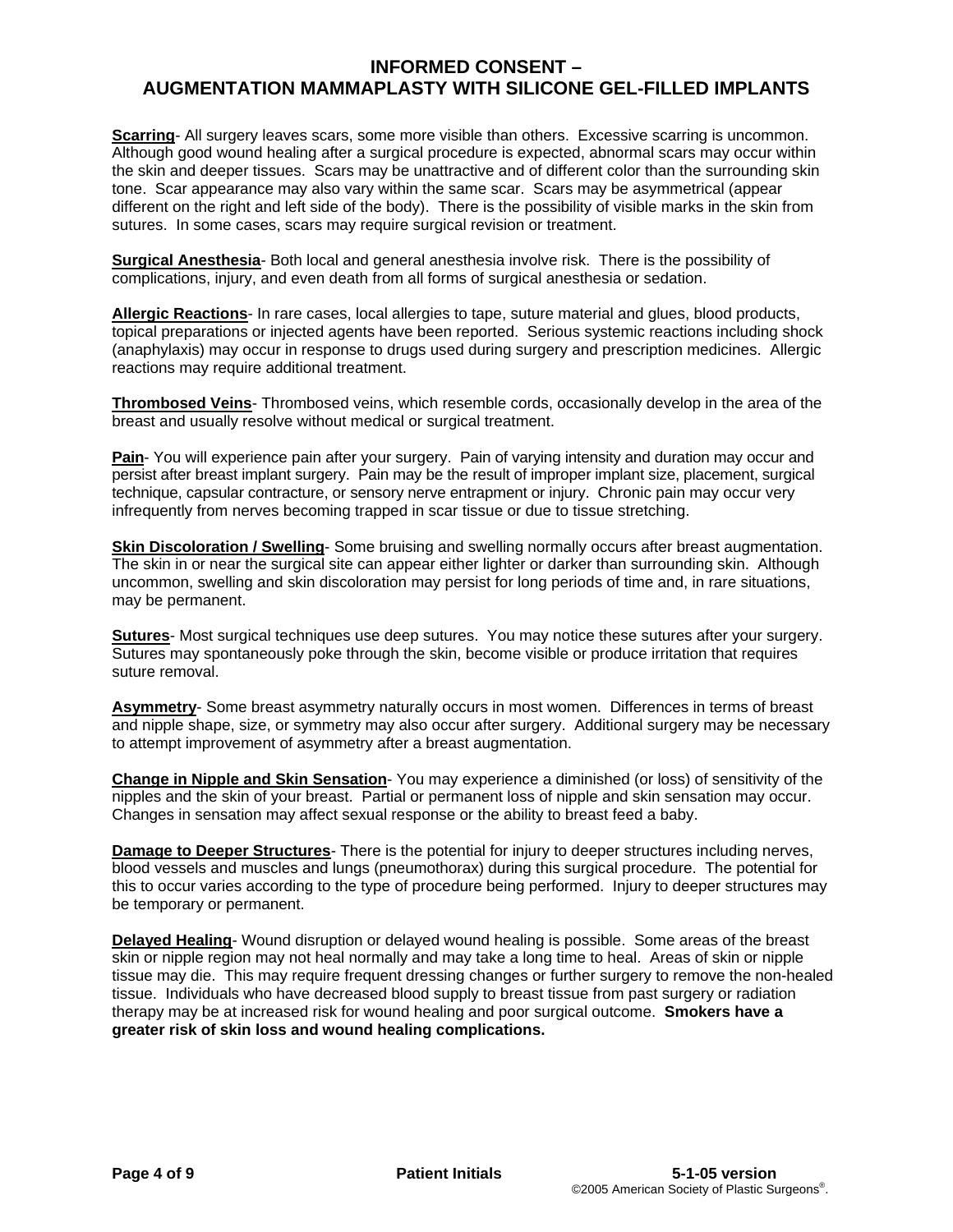# **AUGMENTATION MAMMAPLASTY WITH SILICONE GEL-FILLED IMPLANTS**

**Cardiac and Pulmonary Complications**- Pulmonary complications may occur secondarily to both blood clots (pulmonary emboli), fat deposits (fat emboli) or partial collapse of the lungs after general anesthesia. Pulmonary emboli can be life-threatening or fatal in some circumstances. Inactivity and other conditions may increase the incidence of blood clots traveling to the lungs causing a major blood clot that may result in death. It is important to discuss with your physician any past history of swelling in your legs or blood clots that may contribute to this condition. Cardiac complications are a risk with any surgery and anesthesia, even in patients without symptoms. Should any of these complications occur, you may require hospitalization and additional treatment. If you experience shortness of breath, chest pains, or unusual heart beats after surgery, seek medical attention immediately

**Shock-** In rare circumstances, your surgical procedure can cause severe trauma, particularly when multiple or extensive procedures are performed. Although serious complications are infrequent, infections or excessive fluid loss can lead to severe illness and even death. If surgical shock occurs, hospitalization and additional treatment would be necessary.

# **Additional Advisories Regarding Breast Implant Surgery**

**Breast Disease**- Current medical information does not demonstrate an increased risk of breast cancer in women who have breast implant surgery for either cosmetic or reconstructive purposes. Individuals with a personal history or family history of breast cancer may be at higher risk of developing breast cancer than a woman with no family history of this disease. It is recommended that all women perform periodic selfexamination of their breasts, have mammography according to American Cancer Society guidelines, and seek professional care should a breast lump be detected. Care must be exercised during breast biopsy procedures to avoid damaging the breast implant.

**Mammography**- Breast implants may make mammography more difficult and may obscure the detection of breast cancer. Any breast implant can impair the detection of breast cancer, regardless of the type of implant or where it is placed in relation to the breast. Implant rupture can occur from breast compression during mammography. Inform your mammography technologist of the presence of breast implants so that appropriate mammogram studies may be obtained. Patients with capsular contracture may find mammogram techniques painful and the difficulty of breast imaging will increase with the extent of contracture. Ultrasound, specialized mammography and MRI studies may be of benefit to evaluate breast lumps and the condition of the implant(s). Because more x-ray views are necessary with specialized mammography techniques, women with breast implants will receive more radiation than women without implants who receive a normal exam. However, the benefit of the mammogram in finding cancer outweighs the risk of additional x-rays. Patients may wish to undergo a preoperative mammogram and another one after implantation to establish a baseline view of their breast tissue. You may be advised to undergo a MRI study in the future to verify the condition of your breast implants inside your body.

**Second-Generation Effects**- A review of the published medical literature regarding the potential damaging effect on children born of mothers with breast implants is insufficient to draw definitive conclusions that this represents a problem.

**Breast Feeding**- Breast milk is the best food for babies. Many women with breast implants have successfully breast fed their babies. It is not known if there are increased risks in nursing for a woman with breast implants. A study measuring elemental silicon (a component of silicone) in human breast milk did not indicate higher levels from women with silicone-filled gel implants when compared to women without implants. Cow's milk contains higher levels of elemental silicon as compared to human milk. Implant placement techniques that involve incisions through the nipple and areola locations may reduce the ability to successfully breast feed. If a woman has undergone a mastectomy, it is unlikely that she would be able to breast feed a baby on the side where the breast was removed.

**Long-Term Results**- Subsequent alterations in breast shape may occur as the result of aging, weight loss, weight gain, pregnancy, menopause, or other circumstances not related to your augmentation mammaplasty. Breast sagginess may normally occur.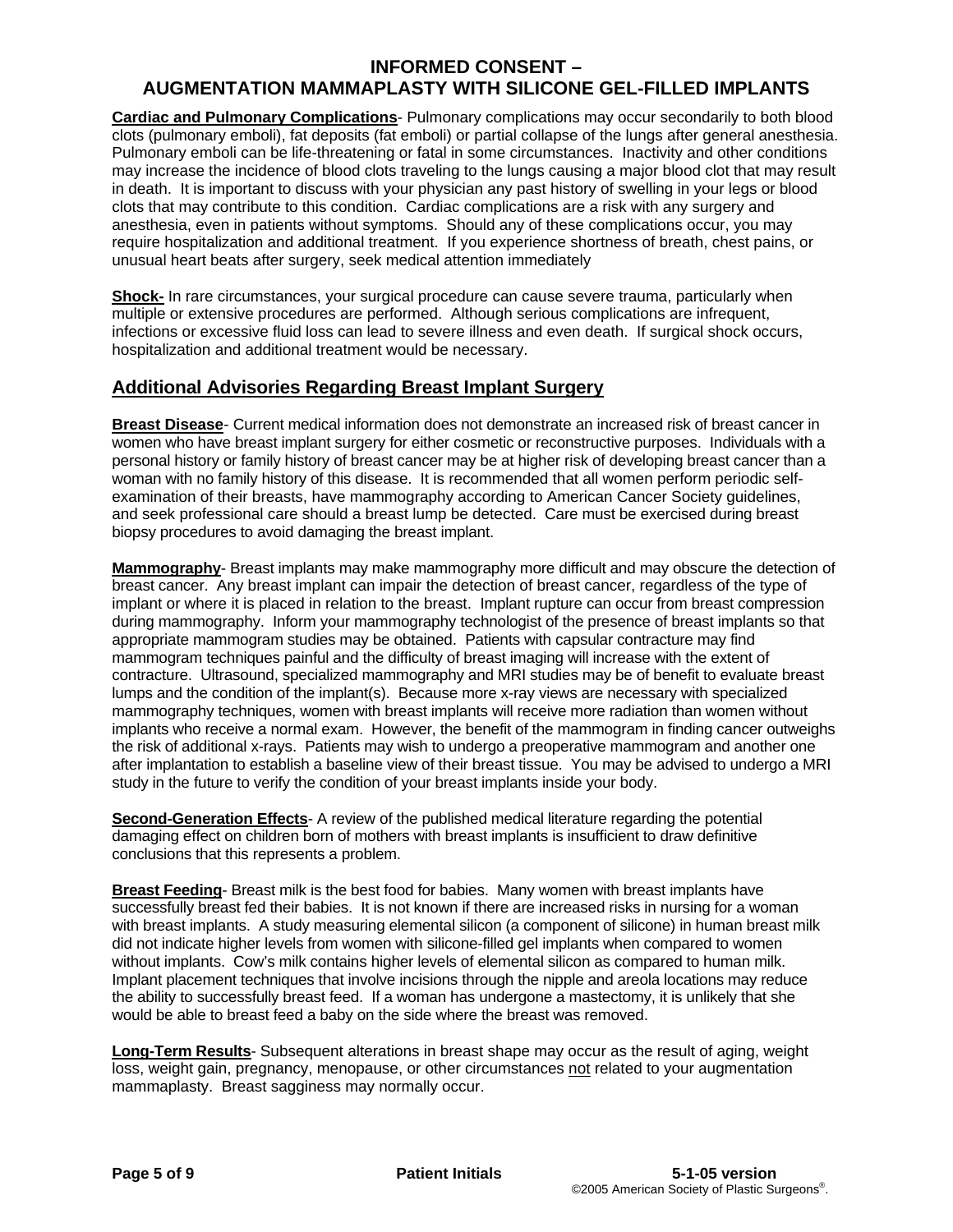# **AUGMENTATION MAMMAPLASTY WITH SILICONE GEL-FILLED IMPLANTS**

**Unsatisfactory Result**- Although good results are expected, there is no guarantee or warranty expressed or implied, on the results that may be obtained. You may be disappointed with the results of surgery. Asymmetry in implant placement, displacement, nipple location, unanticipated breast shape and size, loss of function, wound disruption, poor healing, and loss of sensation may occur after surgery. Breast size may be incorrect. Unsatisfactory surgical scar location may occur. In some situations, it may not be possible to achieve optimal results with a single surgical procedure. It may be necessary to perform additional surgery to improve your results, change implant size or remove and not replace implants.

**Removal / Replacement of Breast Implants**- Future revision, removal, or replacement of breast implants and the surrounding scar tissue envelope involves surgical procedures with risks and potential complications. There may be an unacceptable appearance of the breasts following removal of the implant.

**Capsule Squeeze Procedures**- Closed capsulotomy, the process of forcefully squeezing the fibrous capsule around a breast implant to break up scarring is not recommended. This may result in rupture of the breast implant, gel migration, bleeding, or other complications.

**Immune System Diseases and Unknown Risks**- A small number of women with breast implants have reported symptoms similar to those of known diseases of the immune system, such as systemic lupus erythematosis, rheumatoid arthritis, scleroderma, and other arthritis-like conditions. To date, after several large epidemiological studies of women with and without implants, there is no scientific evidence that women with either saline-filled or silicone gel-filled breast implants have an increased risk of these diseases. These diseases appear no more common in women with implants than those women without implants. The effect of breast implants in individuals with pre-existing immune system and connectivetissue disorders is unknown. There is the possibility of unknown risks associated with silicone breast implants and tissue expanders.

**Breast and Nipple Piercing Procedures**- Individuals with breast implants seeking to undergo body piercing procedures to the breast region must consider the possibility that an infection could develop anytime following this procedure. Should an infection occur, it is possible that it could spread to the breast implant space. Treatment including antibiotics, possible removal of the implant, or additional surgery may be necessary. Infections with the presence of a breast implant are harder to treat than infections in normal body tissues. If an infection does not respond to antibiotics, the breast implant may have to be removed. Individuals who currently wear body-piercing jewelry in the breast region are advised that a breast infection could develop.

**Interference with Sentinel Lymph Node Mapping Procedures-** Breast augmentation procedures (periareolar or transmammary) that involve cutting through breast tissue, similar to a breast biopsy in order to place breast implants, can potentially interfere with diagnostic procedures to determine lymph node drainage of breast tissue to stage breast cancer. If this is a concern, individuals considering breast augmentation by these approaches may elect to consider another surgical approach (inframammary or standard periareolar).

**Large Volume Breast Augmentation**- Patients who request an outcome of augmentation mammaplasty that produces disproportionately large breast size must consider that such a choice can place them at risk for a less than optimal long-term outcome and the need for re-operation and additional expenses. The placement of excessively-sized breast implants that exceed the normal dimensions of the breast produces irreversible tissue thinning, implant drop out, and visible/palpable rippling.

**Mental Health Disorders and Elective Surgery**- It is important that all patients seeking to undergo elective surgery have realistic expectations that focus on improvement rather than perfection. Complications or less than satisfactory results are sometimes unavoidable, may require additional surgery and often are stressful. Please openly discuss with your surgeon, prior to surgery, any history that you may have of significant emotional depression or mental health disorders. Although many individuals may benefit psychologically from the results of elective surgery, effects on mental health cannot be accurately predicted.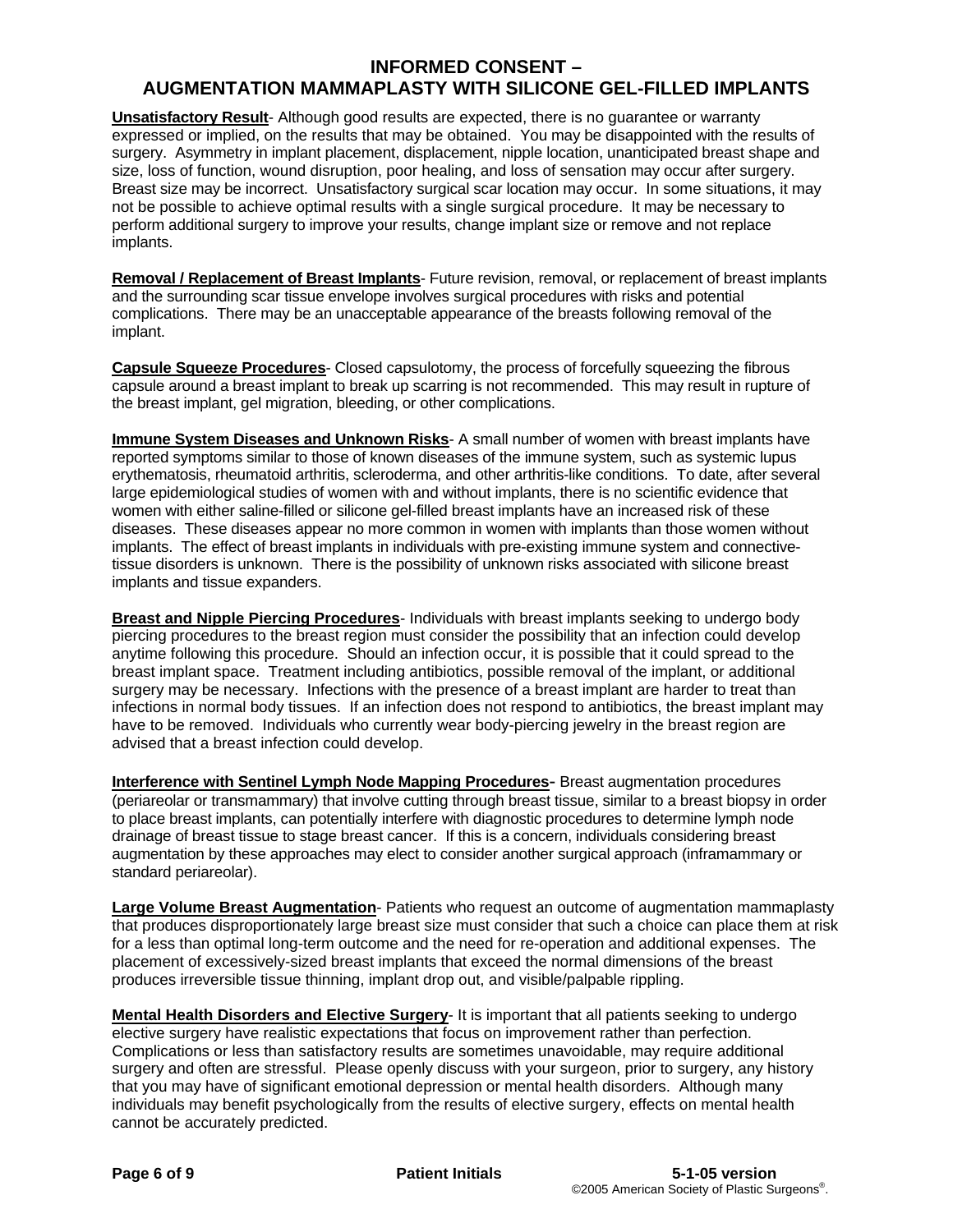# **AUGMENTATION MAMMAPLASTY WITH SILICONE GEL-FILLED IMPLANTS**

**Breast Implant Technology / Technologic Improvements in Breast Implants**- The technology of breast implant design, development and manufacture will continue to progress and improve. Newer or future generations of implants may be better in some way from those currently available.

**Female Patient Information**- It is important to inform your plastic surgeon if you use birth control pills, estrogen replacement, or if you suspect that you are pregnant. Many medications including antibiotics may neutralize the preventive effect of birth control pills, allowing for conception and pregnancy.

**Medications**- There are potential adverse reactions that occur as the result of taking over-the-counter, herbal, and/or prescription medications. Be sure to check with your physician about any drug interactions that may exist with medications that you are already taking. If you have an adverse reaction, stop the drugs immediately and call your plastic surgeon for further instructions. If the reaction is severe, go immediately to the nearest emergency room. When taking the prescribed pain medications after surgery, realize that they can affect your thought process and coordination. Do not drive, do not operate complex equipment, do not make any important decisions, and do not drink any alcohol while taking these medications. Be sure to take your prescribed medication only as directed.

#### **Smoking, Second-hand Smoke Exposure, Nicotine Products (Patch, Gum, Nasal Spray)**-

Patients who are currently smoking, use tobacco products, or nicotine products (patch, gum, or nasal spray) are at a greater risk for significant surgical complications of skin dying and delayed healing. Individuals exposed to second-hand smoke are also at potential risk for similar complications attributable to nicotine exposure. Additionally, smoking may have a significant negative effect on anesthesia and recovery from anesthesia, with coughing and possibly increased bleeding. Individuals who are not exposed to tobacco smoke or nicotine-containing products have a significantly lower risk of this type of complication. Please indicate your current status regarding these items below:

**\_\_\_\_\_\_\_\_\_** I am a non-smoker and do not use nicotine products. I understand the risk of second-hand smoke exposure causing surgical complications.

**\_\_\_\_\_\_\_\_\_** I am a smoker or use tobacco / nicotine products. I understand the risk of surgical complications due to smoking or use of nicotine products.

It is important to refrain from smoking at least 6 weeks before surgery and until your physician states it is safe to return, if desired.

**ADDITIONAL SURGERY NECESSARY (Re-operations)**<br>There are many variable conditions that may influence the long-term result of breast augmentation surgery. It is unknown how your breast tissue may respond to implants or how wound healing will occur after surgery. Secondary surgery may be necessary at some unknown time in the future to replace your breast implants or to improve the outcome of breast augmentation surgery. You may elect to or be advised to have your breast implants removed and not replaced in the future. Should complications occur, additional surgery or other treatments may be necessary. Even though risks and complications occur infrequently, the risks cited are particularly associated with breast augmentation surgery. Other complications and risks can occur but are even more uncommon. The practice of medicine and surgery is not an exact science. Although good results are expected, there is no guarantee or warranty expressed or implied, on the results that may be obtained. In some situations, it may not be possible to achieve optimal results with a single surgical procedure.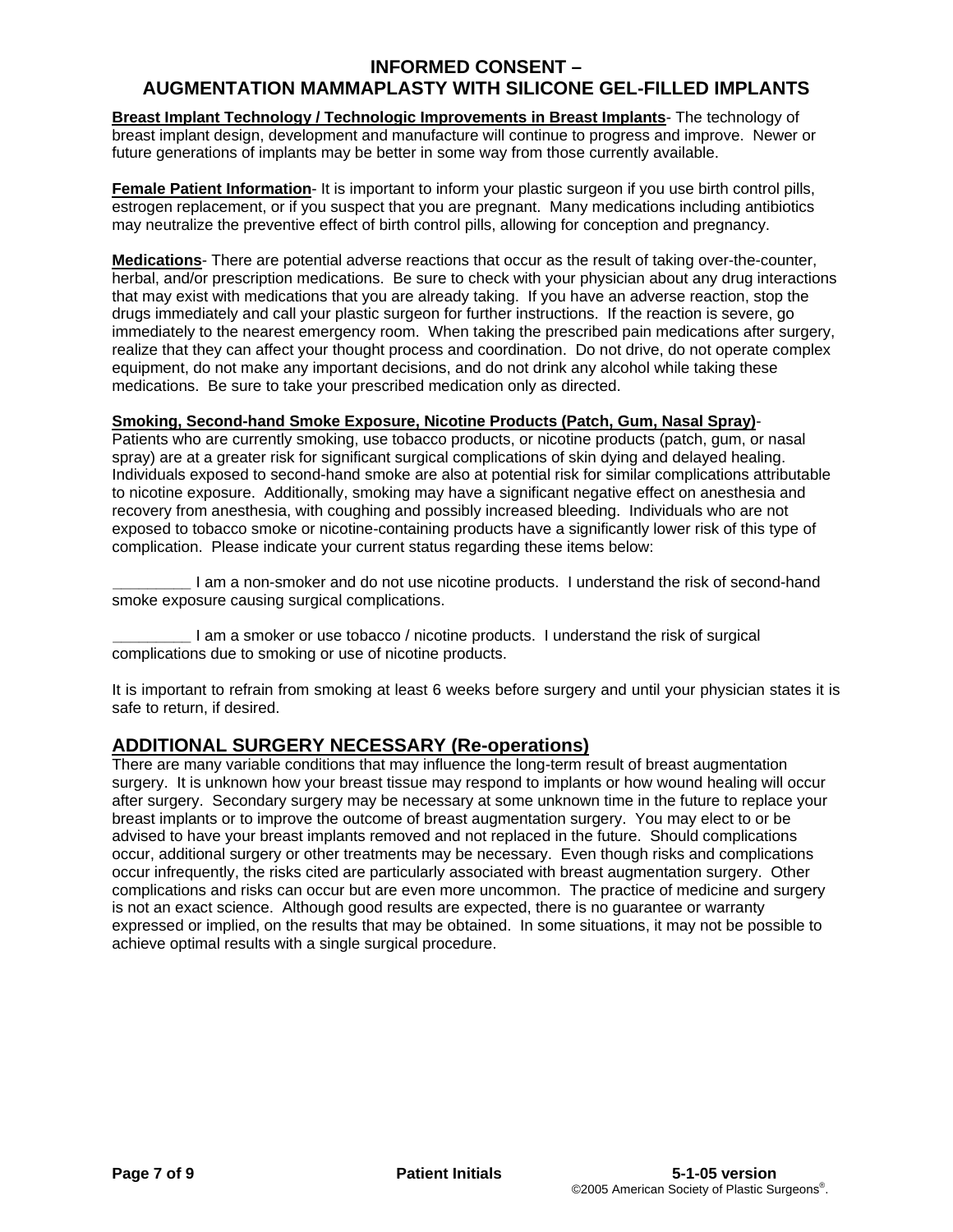# **AUGMENTATION MAMMAPLASTY WITH SILICONE GEL-FILLED IMPLANTS**

# **PATIENT COMPLIANCE**

Follow all physician instructions carefully; this is essential for the success of your outcome. It is important that the surgical incisions are not subjected to excessive force, swelling, abrasion, or motion during the time of healing. Personal and vocational activity must be restricted. Protective dressings and drains should not be removed unless instructed by your plastic surgeon. Successful post-operative function depends on both surgery and subsequent care. Physical activity that increases your pulse or heart rate may cause bruising, swelling, fluid accumulation around implants and the need for return to surgery. It is wise to refrain from intimate physical activities after surgery until your physician states it is safe. It is important that you participate in follow-up care, return for aftercare, and promote your recovery after surgery.

# **REGULATORY MATTERS**

According to USFDA regulations, you must comply with the submission of personal information to a device registry before surgery and afterwards.

# **HEALTH INSURANCE**

Most health insurance companies exclude coverage for cosmetic surgical operations such as a breast augmentation or any complications that might occur from surgery. Some carriers have excluded breast diseases in patients who have breast implants. Please carefully review your health insurance subscriberinformation pamphlet. Most insurance plans exclude coverage for secondary or revisionary surgery due to complications of cosmetic surgery.

# **FINANCIAL RESPONSIBILITIES**

The cost of surgery involves several charges for the services provided. The total includes fees charged by your surgeon, the cost of surgical supplies, anesthesia, laboratory tests, and possible outpatient hospital charges, depending on where the surgery is performed. Depending on whether the cost of surgery is covered by an insurance plan, you will be responsible for necessary co-payments, deductibles, and charges not covered. The fees charged for this procedure do not include any potential future costs for additional procedures that you elect to have or require in order to revise, optimize, or complete your outcome. Additional costs may occur should complications develop from the surgery. Secondary surgery or hospital day-surgery charges involved with revision surgery will also be your responsibility. You may be advised some time in the future to have a MRI (magnetic resonance imaging) scan to determine the condition of your breast implants. You would be responsible for future costs of such imaging studies. **In signing the consent for this surgery/procedure, you acknowledge that your have been informed about its risk and consequences and accept responsibility for the clinical decisions that were made along with the financial costs of all future treatments.** 

# **DISCLAIMER**

Informed-consent documents are used to communicate information about the proposed surgical treatment of a disease or condition along with disclosure of risks and alternative forms of treatment(s), including no surgery. The informed-consent process attempts to define principles of risk disclosure that should generally meet the needs of most patients in most circumstances.

However, informed-consent documents should not be considered all inclusive in defining other methods of care and risks encountered. Your plastic surgeon may provide you with additional or different information that is based on all the facts in your particular case and the current state of medical knowledge.

Informed-consent documents are not intended to define or serve as the standard of medical care. Standards of medical care are determined on the basis of all of the facts involved in an individual case and are subject to change as scientific knowledge and technology advance and as practice patterns evolve.

# **It is important that you read the above information carefully and have all of your questions answered before signing the consent on the next page.**